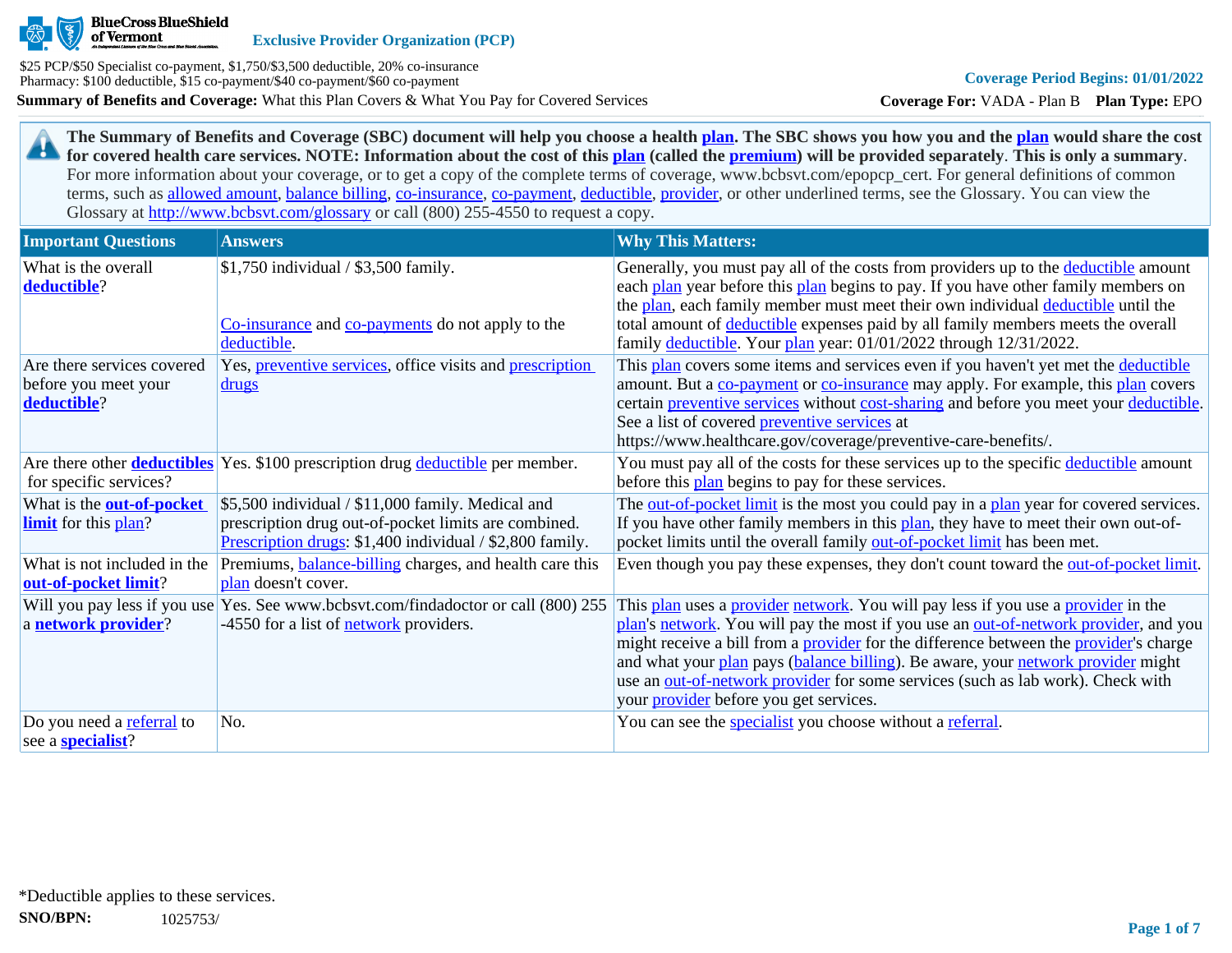

**Coverage For:** VADA - Plan B **Plan Type:** EPO

All [co-payment](https://www.healthcare.gov/sbc-glossary/#copayment) and [co-insurance](https://www.healthcare.gov/sbc-glossary/#coinsurance) costs shown in this chart are after your [deductible](https://www.healthcare.gov/sbc-glossary/#deductible) has been met, if a [deductible](https://www.healthcare.gov/sbc-glossary/#deductible) applies. 44

|                                                           |                                                                                | <b>What You Will Pay</b>                                                                                                                                                           |                                                           |                                                                                                                                                                                                                                                                                                                     |  |
|-----------------------------------------------------------|--------------------------------------------------------------------------------|------------------------------------------------------------------------------------------------------------------------------------------------------------------------------------|-----------------------------------------------------------|---------------------------------------------------------------------------------------------------------------------------------------------------------------------------------------------------------------------------------------------------------------------------------------------------------------------|--|
| <b>Common</b><br><b>Medical Event</b>                     | <b>Services You May Need</b>                                                   | <b>Network Provider</b><br>(You will pay the least)                                                                                                                                | <b>Out-of-Network Provider</b><br>(You will pay the most) | <b>Limitations, Exceptions &amp; Other</b><br><b>Important Information</b>                                                                                                                                                                                                                                          |  |
|                                                           | Primary care visit to treat an<br>injury or illness<br><b>Specialist</b> visit | \$25 co-payment per visit for<br>primary care physician and<br>mental health / substance<br>abuse<br>\$50 co-payment per visit                                                     | Not covered<br>Not covered                                | Some services require <i>prior approval</i> . For<br>clarification on mental health services visit<br>www.bcbsvt.com/mental-health-primary-care.<br>Some services require <i>prior approval</i> .                                                                                                                   |  |
| If you visit a health care<br>provider's office or clinic | Other practitioner office visit                                                | \$50 co-payment per visit for<br>chiropractic care and<br>nutritional counseling; 20%<br>co-insurance <sup>*</sup> for outpatient<br>physical, speech, and<br>occupational therapy | Not covered                                               | Some services require prior approval.<br>Outpatient physical, speech and occupational<br>therapy benefits are covered up to 30 visits<br>combined. Nutritional counseling benefits are<br>covered up to 3 visits. There is no limit on the<br>number of nutritional counseling visits for<br>treatment of diabetes. |  |
|                                                           | Preventive care/Screening/<br>Immunization                                     | No charge                                                                                                                                                                          | Not covered                                               | You may have to pay for services that aren't<br>preventive. Ask your <i>provider</i> if the services<br>needed are preventive. Then check what your<br>plan will pay for. For clarification on<br>preventive services visit<br>www.bcbsvt.com/preventive.                                                           |  |
| If you have a test                                        | Diagnostic test (x-ray, blood<br>work)                                         | 20% co-insurance <sup>*</sup> for office-Not covered<br>based and outpatient hospital                                                                                              |                                                           | Some services require prior approval.                                                                                                                                                                                                                                                                               |  |
|                                                           | Imaging (CT/PET scans, MRIs)                                                   | 20% co-insurance <sup>*</sup>                                                                                                                                                      | Not covered                                               | Most services require <i>prior</i> approval.                                                                                                                                                                                                                                                                        |  |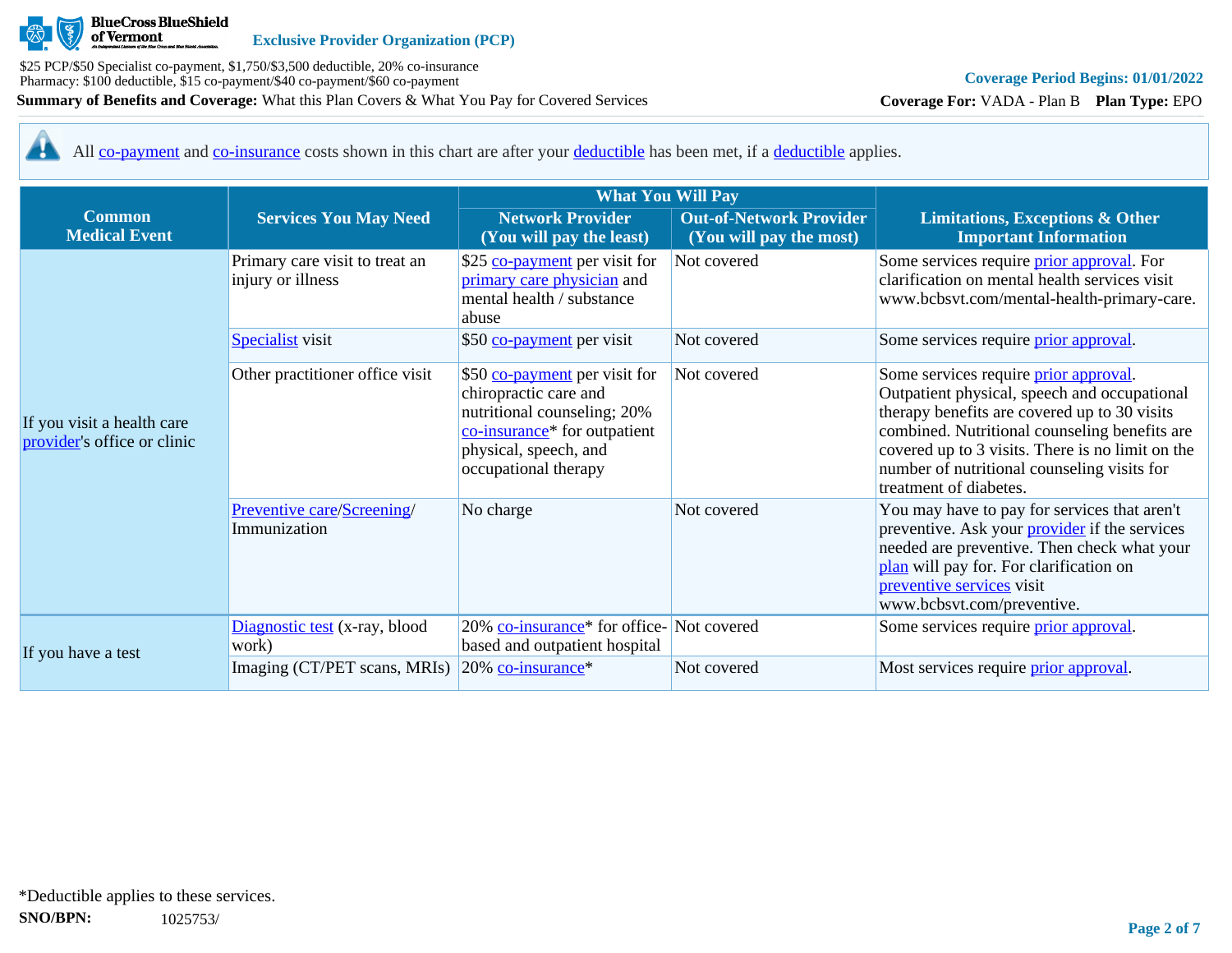

# **Coverage Period Begins: 01/01/2022**

**Coverage For:** VADA - Plan B **Plan Type:** EPO

|                                                                                                               |                                                                     | <b>What You Will Pay</b>                                                                      |                                                           |                                                                                                            |
|---------------------------------------------------------------------------------------------------------------|---------------------------------------------------------------------|-----------------------------------------------------------------------------------------------|-----------------------------------------------------------|------------------------------------------------------------------------------------------------------------|
| <b>Common</b><br><b>Medical Event</b>                                                                         | <b>Services You May Need</b>                                        | <b>Network Provider</b><br>(You will pay the least)                                           | <b>Out-of-Network Provider</b><br>(You will pay the most) | <b>Limitations, Exceptions &amp; Other</b><br><b>Important Information</b>                                 |
| If you need drugs to treat                                                                                    | Generic drugs                                                       | \$100 deductible, then \$15 $\frac{\text{co}}{\text{Co}}$ Not covered<br>payment              |                                                           | Covers up to a 30-day supply for most<br>prescription drugs. Some prescriptions require<br>prior approval. |
| your illness or condition.<br>More information about<br>prescription drug coverage is                         | Preferred brand drugs                                               | \$100 deductible, then \$40 co- Not covered<br>payment                                        |                                                           | Covers up to a 30-day supply for most<br>prescription drugs. Some prescriptions require<br>prior approval  |
| at www.bcbsvt.com/rxcenter. Non-preferred brand drugs<br>This plan follows the<br><b>National Performance</b> |                                                                     | \$100 deductible, then \$60 co- Not covered<br>payment                                        |                                                           | Covers up to a 30-day supply for most<br>prescription drugs. Some prescriptions require<br>prior approval. |
| Formulary (NPF).                                                                                              | Wellness drugs                                                      | Wellness prescription drugs<br>process the same as any other<br>prescription.                 | Not covered                                               | Covers up to a 30-day supply for most<br>prescription drugs. Some prescriptions require<br>prior approval. |
| If you have outpatient                                                                                        | Facility fee (e.g., ambulatory<br>surgery center)                   | 20% co-insurance*                                                                             | Not covered                                               | Some services require <i>prior</i> approval.                                                               |
| surgery                                                                                                       | Physician/surgeon fees                                              | 20% co-insurance*                                                                             | Not covered                                               | Some services require <i>prior</i> approval.                                                               |
| If you need immediate                                                                                         | <b>Emergency room care</b>                                          | 20% co-insurance* for<br>facility and <i>physician services</i> facility and <i>physician</i> | 20% co-insurance* for<br>services                         | Must meet emergency criteria.                                                                              |
| medical attention                                                                                             | <b>Emergency medical</b><br>transportation                          | 20% co-insurance*                                                                             | $20\%$ co-insurance <sup>*</sup>                          | Must meet emergency criteria.                                                                              |
|                                                                                                               | <u>Urgent</u> care                                                  | \$50 co-payment per visit                                                                     | \$50 co-payment per visit                                 | Applies to <b>urgent care</b> facilities.                                                                  |
| If you have a hospital stay                                                                                   | Facility fee (e.g., hospital room) $20\%$ co-insurance <sup>*</sup> |                                                                                               | Not covered                                               | Out-of-state inpatient care requires prior<br>approval.                                                    |
|                                                                                                               | Physician/surgeon fees                                              | 20% co-insurance*                                                                             | Not covered                                               | Some services require <i>prior approval</i> .                                                              |
| If you need mental health,                                                                                    | <b>Outpatient services</b>                                          | 20% co-insurance*                                                                             | Not covered                                               | Some services require <i>prior</i> approval.                                                               |
| behavioral health, or<br>substance abuse services                                                             | Inpatient services                                                  | 20% co-insurance*                                                                             | Not covered                                               | Includes facility and physician fees. Requires<br>prior approval.                                          |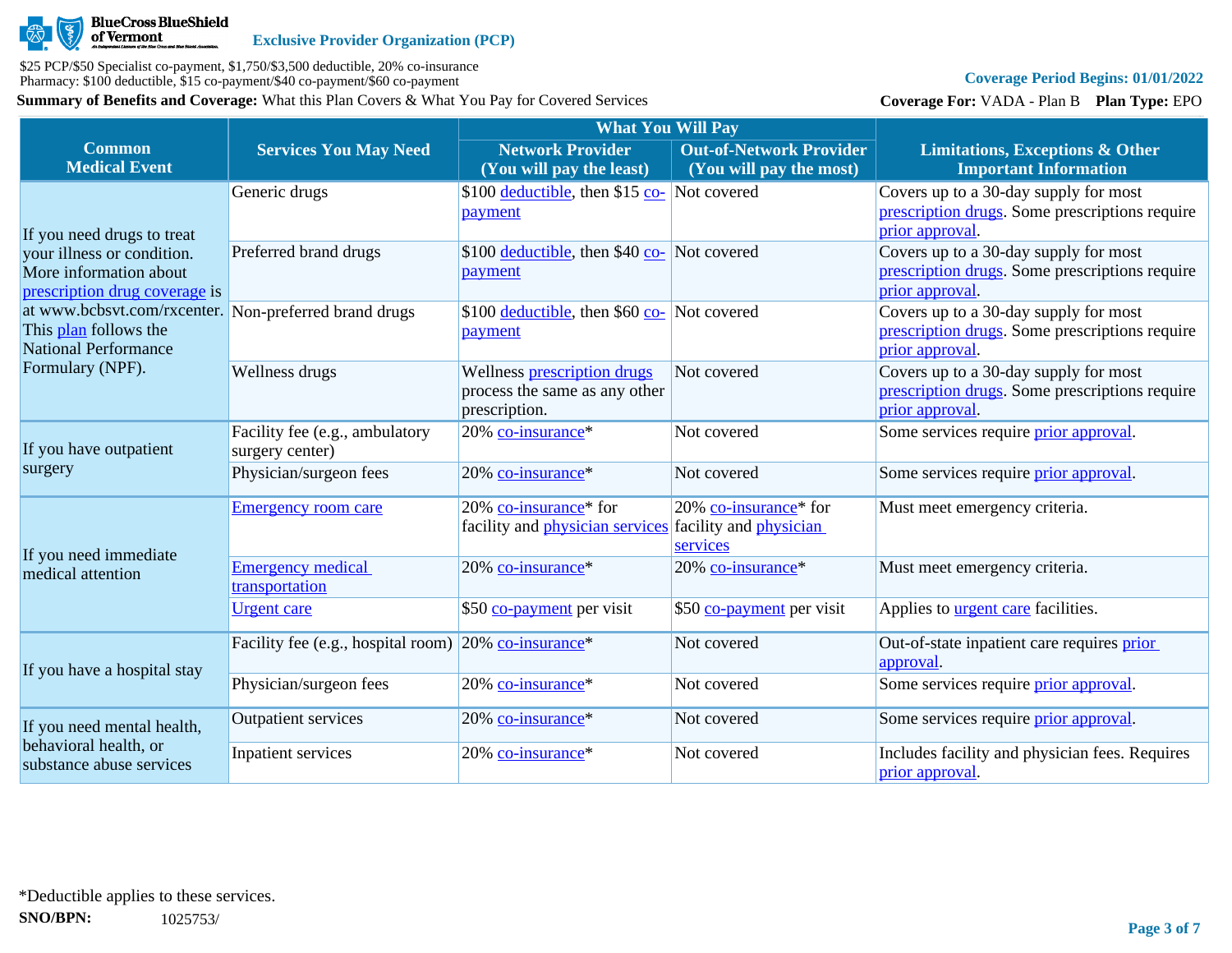

# **Coverage Period Begins: 01/01/2022**

**Coverage For:** VADA - Plan B **Plan Type:** EPO

|                                       |                                                                | <b>What You Will Pay</b>                                                                      |                                                           |                                                                                                                                                                                                                                                                                                                         |
|---------------------------------------|----------------------------------------------------------------|-----------------------------------------------------------------------------------------------|-----------------------------------------------------------|-------------------------------------------------------------------------------------------------------------------------------------------------------------------------------------------------------------------------------------------------------------------------------------------------------------------------|
| <b>Common</b><br><b>Medical Event</b> | <b>Services You May Need</b>                                   | <b>Network Provider</b><br>(You will pay the least)                                           | <b>Out-of-Network Provider</b><br>(You will pay the most) | <b>Limitations, Exceptions &amp; Other</b><br><b>Important Information</b>                                                                                                                                                                                                                                              |
| If you are pregnant                   | <b>Office Visits</b>                                           | 20% co-insurance*                                                                             | Not covered                                               | Cost sharing does not apply for preventive<br>services. Depending on the type of services, a<br>co-payment, co-insurance, or deductible may<br>apply. Maternity care may include tests and<br>services described elsewhere in the SBC (i.e.<br>ultrasound.). For a list of services visit<br>www.bcbsvt.com/preventive. |
|                                       | Childbirth/delivery professional 20% co-insurance*<br>services |                                                                                               | Not covered                                               | Out-of-state inpatient care requires prior<br>approval.                                                                                                                                                                                                                                                                 |
|                                       | Childbirth/delivery facility<br>services                       | $20\%$ co-insurance <sup>*</sup>                                                              | Not covered                                               | Out-of-state inpatient care requires prior<br>approval.                                                                                                                                                                                                                                                                 |
|                                       | Home health care                                               | 20% co-insurance*                                                                             | Not covered                                               | Home infusion therapy requires <b>prior approval</b> .<br>Outpatient physical, speech and occupational<br>therapy benefits are covered up to 30 visits<br>combined.                                                                                                                                                     |
| If you need help recovering           | <b>Rehabilitation services</b>                                 | 20% co-insurance <sup>*</sup> inpatient;<br>cardiac / pulmonary services<br>20% co-insurance* | Not covered                                               | Inpatient rehabilitation services require prior<br>approval.                                                                                                                                                                                                                                                            |
| or have other special health<br>needs | <b>Habilitation services</b>                                   | 20% co-insurance* for<br>inpatient services                                                   | Not covered                                               | Requires <i>prior approval</i> . Outpatient physical,<br>speech and occupational therapy benefits are<br>covered up to 30 visits combined.                                                                                                                                                                              |
|                                       | <b>Skilled nursing care (facility)</b>                         | 20% co-insurance*                                                                             | Not covered                                               | Requires prior approval.                                                                                                                                                                                                                                                                                                |
|                                       | Durable medical equipment<br>(including supplies)              | $20\%$ co-insurance <sup>*</sup>                                                              | Not covered                                               | May require <i>prior</i> approval.                                                                                                                                                                                                                                                                                      |
|                                       | Hospice                                                        | 20% co-insurance*                                                                             | Not covered                                               | None                                                                                                                                                                                                                                                                                                                    |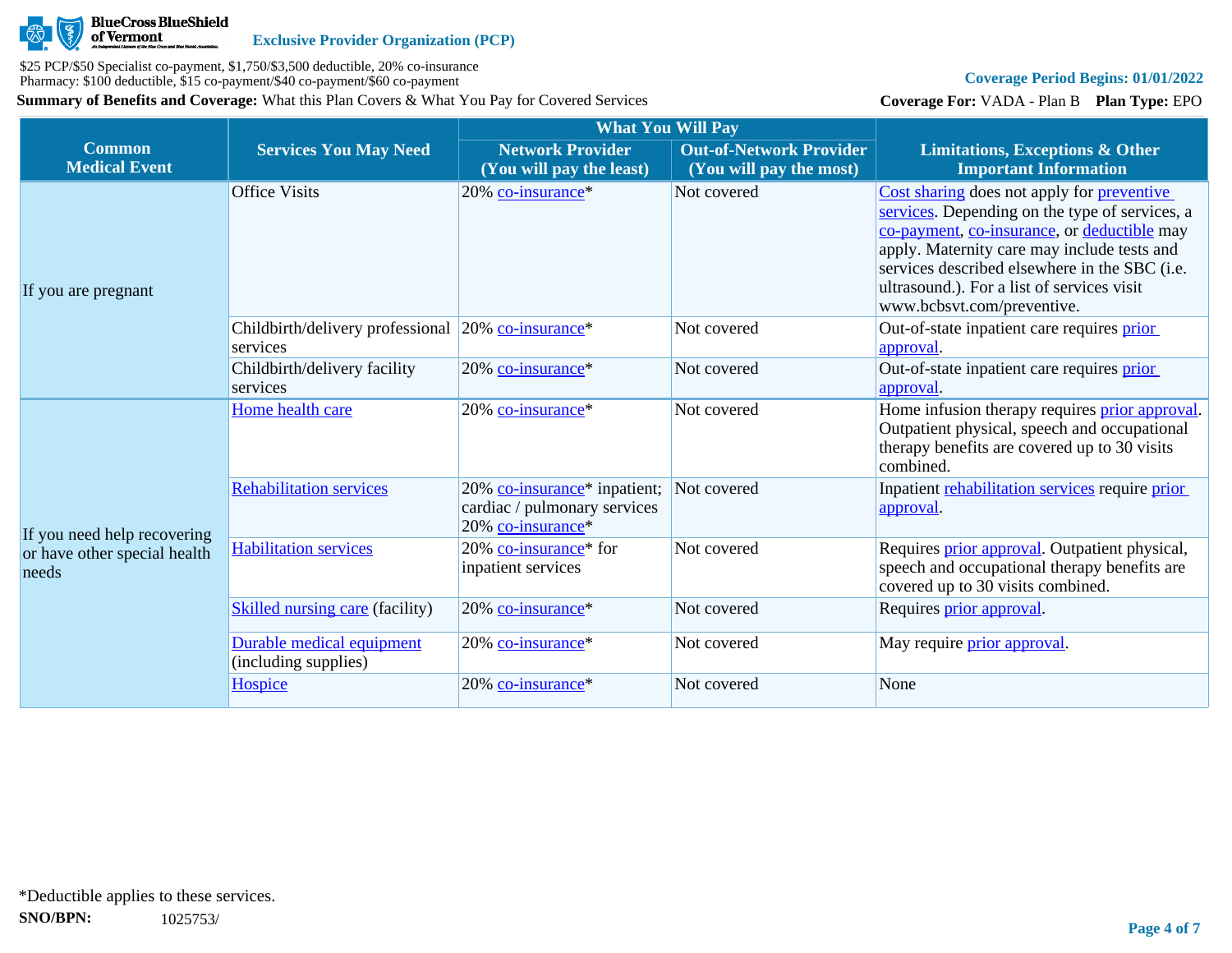

# **Coverage Period Begins: 01/01/2022**

**Coverage For:** VADA - Plan B **Plan Type:** EPO

|                                           |                              | <b>What You Will Pay</b>                                                                                             |                                                           |                                                                                                                                                                       |
|-------------------------------------------|------------------------------|----------------------------------------------------------------------------------------------------------------------|-----------------------------------------------------------|-----------------------------------------------------------------------------------------------------------------------------------------------------------------------|
| <b>Common</b><br><b>Medical Event</b>     | <b>Services You May Need</b> | <b>Network Provider</b><br>(You will pay the least)                                                                  | <b>Out-of-Network Provider</b><br>(You will pay the most) | <b>Limitations, Exceptions &amp; Other</b><br><b>Important Information</b>                                                                                            |
|                                           | Eye exam                     | \$50 co-payment per child<br>exam; \$20 co-payment per<br>adult exam                                                 | Not covered                                               | One routine exam per calendar year.                                                                                                                                   |
| If your child needs dental or<br>eye care | <b>Glasses</b>               | \$50 co-payment for child<br>glasses; 100% of charges for<br>adult glasses                                           | Not covered                                               | One pair of exchange-level frames and lenses<br>for prescription glasses or one pair of<br>equivalent contact lenses per calendar year.                               |
|                                           | Dental check-up              | Child: Class I: No charge,<br>Class II: 30% co-insurance*,<br>Class III: 50% co-insurance*<br>Adult: 100% of charges | Not covered                                               | Some services require <i>prior</i> approval.<br>Deductible does not apply to Preventive<br>fluoride supplements for children with non-<br>fluoridated drinking water. |

# **Excluded Services & Other Covered Services:**

|                                                                                                                              | Services Your <b>Plan</b> Generally Does NOT Cover (Check your policy or plan document for more information and a list of any other excluded services.) |  |                                                                                                      |  |                                                                |  |
|------------------------------------------------------------------------------------------------------------------------------|---------------------------------------------------------------------------------------------------------------------------------------------------------|--|------------------------------------------------------------------------------------------------------|--|----------------------------------------------------------------|--|
|                                                                                                                              | • Acupuncture                                                                                                                                           |  | Cosmetic Surgery (except with prior approval for • Dental care (age 21 and older)<br>reconstruction) |  |                                                                |  |
|                                                                                                                              | • Hearing aids                                                                                                                                          |  | <b>Infertility Medications</b>                                                                       |  | Long-term care                                                 |  |
|                                                                                                                              | • Routine foot care (except for treatment of<br>diabetes)                                                                                               |  | Weight loss programs                                                                                 |  |                                                                |  |
| Other Covered Services (Limitations may apply to these services. This isn't a complete list. Please see your plan document.) |                                                                                                                                                         |  |                                                                                                      |  |                                                                |  |
|                                                                                                                              |                                                                                                                                                         |  |                                                                                                      |  |                                                                |  |
|                                                                                                                              | • Abortion                                                                                                                                              |  | Bariatric surgery                                                                                    |  | Chiropractic Care (requires prior approval after 12<br>visits) |  |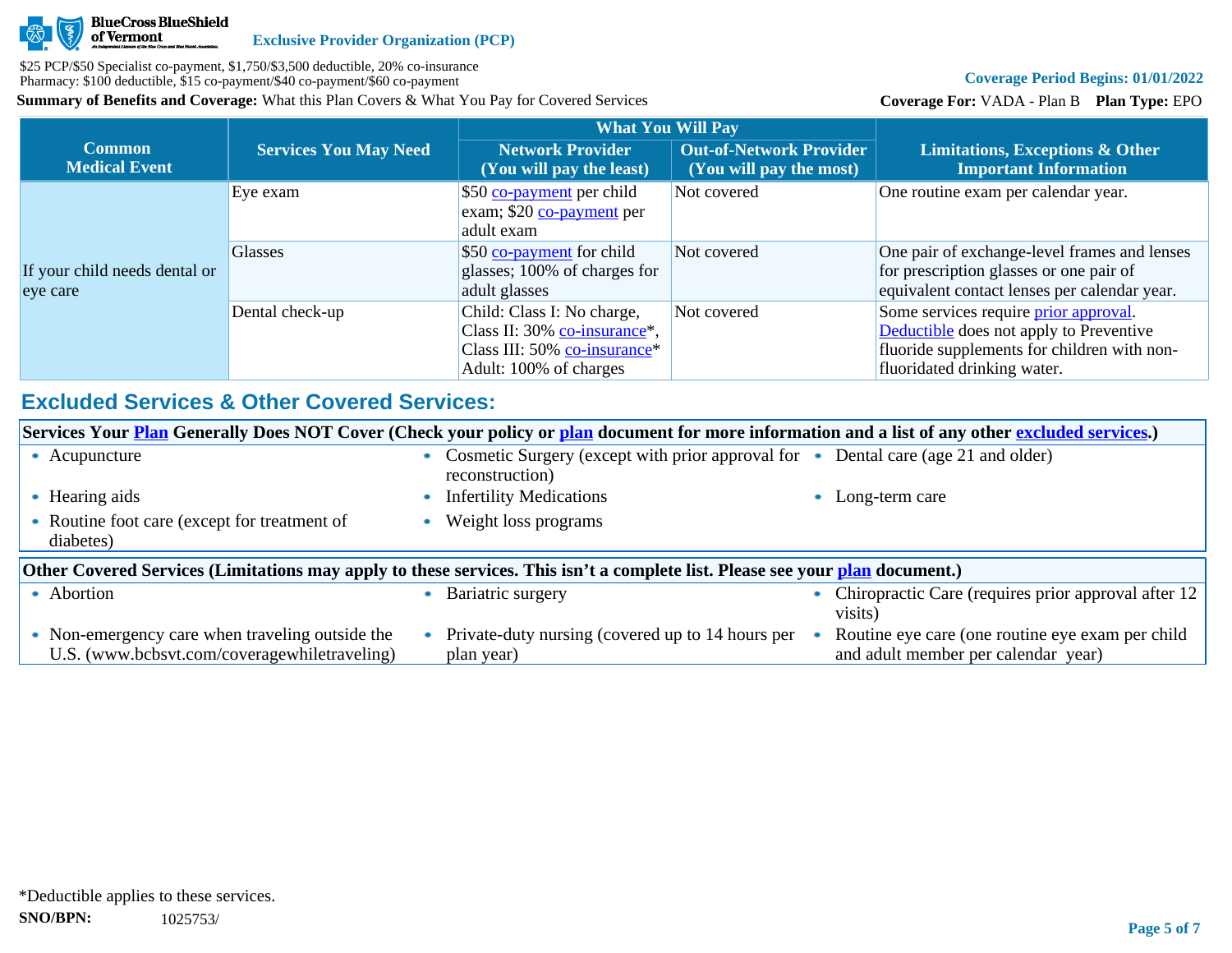

#### **Your Rights to Continue Coverage:**

There are agencies that can help if you want to continue your coverage after it ends. The contact information for those agencies is: Department of Labor's Employee Benefits Security Administration at (866) 444-EBSA (3272) or [www.dol.gov/ebsa/healthreform](http://www.dol.gov/ebsa/healthreform), or the Department of Health and Human Services at (877) 267-2323 x61565 or [www.cciio.cms.gov](http://www.cciio.cms.gov/). You may also contact the [plan](https://www.healthcare.gov/sbc-glossary/#plan) at (800) 247-2583. Other coverage options may be available to you, too, including buying individual insurance coverage through the [Health Insurance](https://www.healthcare.gov/sbc-glossary/#health-insurance) [Marketplace.](https://www.healthcare.gov/sbc-glossary/#marketplace) For more information about the [Marketplace,](https://www.healthcare.gov/sbc-glossary/#marketplace) visit [www.HealthCare.gov](http://www.healthcare.gov/) or call (800) 318-2596.

# **Your Grievance and Appeals Rights:**

There are agencies that can help if you have a complaint against your [plan](https://www.healthcare.gov/sbc-glossary/#plan) for a denial of a [claim.](https://www.healthcare.gov/sbc-glossary/#claim) This complaint is called a [grievance](https://www.healthcare.gov/sbc-glossary/#grievance) or [appeal](https://www.healthcare.gov/sbc-glossary/#appeal). For more information about your rights, look at the explanation of benefits you will receive for that medical [claim](https://www.healthcare.gov/sbc-glossary/#claim). Your [plan](https://www.healthcare.gov/sbc-glossary/#plan) documents also provide complete information on how to submit a [claim](https://www.healthcare.gov/sbc-glossary/#claim), [appeal](https://www.healthcare.gov/sbc-glossary/#appeal), or a [grievance](https://www.healthcare.gov/sbc-glossary/#grievance) for any reason to your [plan.](https://www.healthcare.gov/sbc-glossary/#plan) For more information about your rights, this notice, or assistance, contact: (800) 255-4550.

#### **Does this plan provide Minimum Essential Coverage? Yes.**

[Minimum Essential Coverage](https://www.healthcare.gov/sbc-glossary/#minimum-essential-coverage) generally includes plans, [health insurance](https://www.healthcare.gov/sbc-glossary/#health-insurance) available through the [Marketplace](https://www.healthcare.gov/sbc-glossary/#marketplace) or other individual market policies, Medicare, Medicaid, CHIP, TRICARE, and certain other coverage. If you are eligible for certain types of [Minimum Essential Coverage](https://www.healthcare.gov/sbc-glossary/#minimum-essential-coverage), you may not be eligible for the [premium](https://www.healthcare.gov/sbc-glossary/#premium) tax credit.

#### **Does this plan meet the Minimum Value Standards? Yes.**

If your [plan](https://www.healthcare.gov/sbc-glossary/#plan) doesn't meet the [Minimum Value Standards](https://www.healthcare.gov/sbc-glossary/#minimum-value-standard), you may be eligible for a [premium](https://www.healthcare.gov/sbc-glossary/#premium) tax credit to help you pay for a [plan](https://www.healthcare.gov/sbc-glossary/#plan) through the [Marketplace](https://www.healthcare.gov/sbc-glossary/#marketplace).

*––––––––––––––To see examples of how this plan might cover costs for a sample medical situation, see the next page.–––––––––––*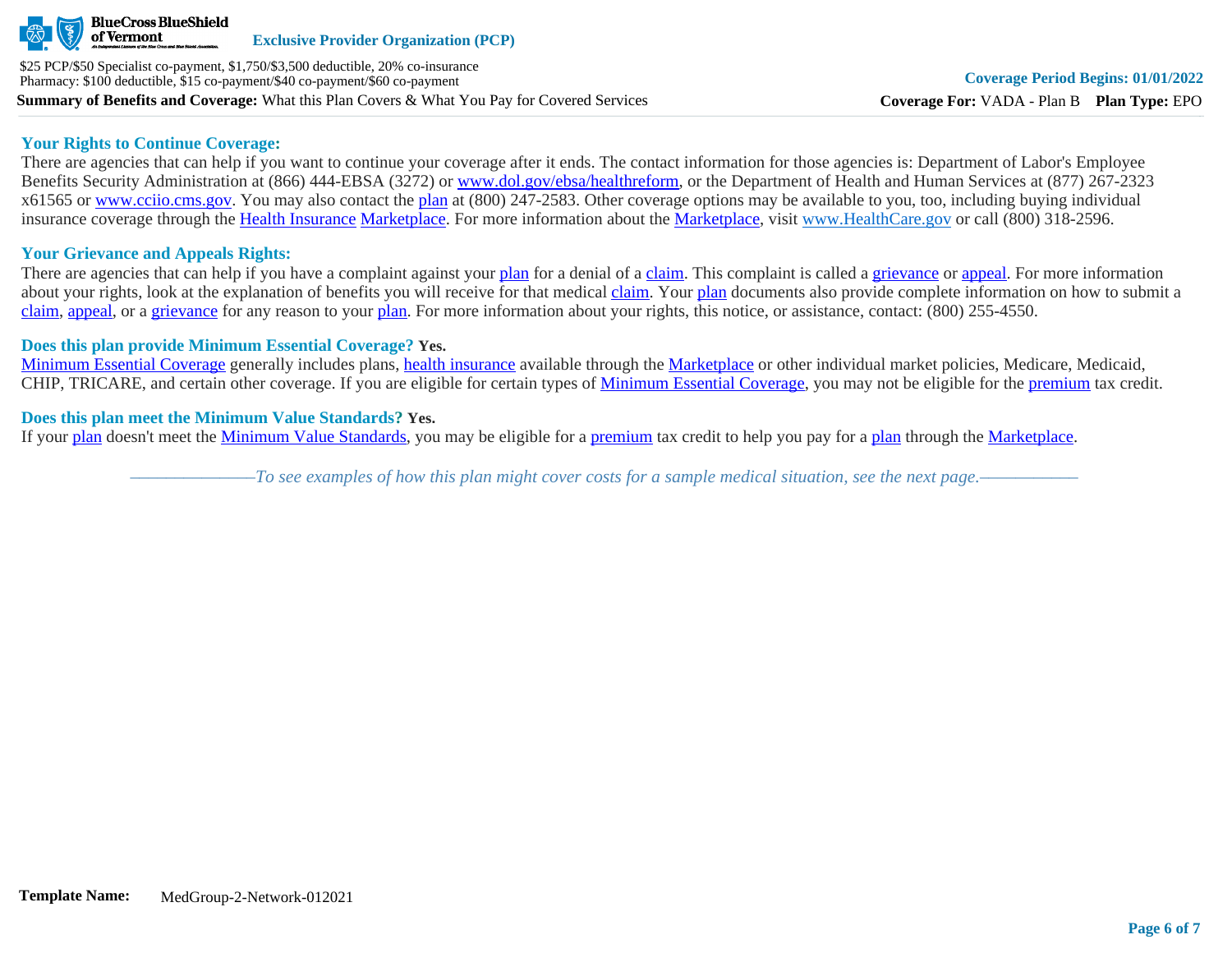

\$25 PCP/\$50 Specialist co-payment, \$1,750/\$3,500 deductible, 20% co-insurance Pharmacy: \$100 deductible, \$15 co-payment/\$40 co-payment/\$60 co-payment

### **Coverage Examples**

20

# **Coverage Period Begins: 01/01/2022**

**Coverage For:** VADA - Plan B **Plan Type:** EPO

About these Coverage Examples:

This is not a cost estimator. Treatments shown are just examples of how this [plan](https://www.healthcare.gov/sbc-glossary/#plan) might cover medical care. Your actual costs will be different depending on the actual care you receive, the prices your [providers](https://www.healthcare.gov/sbc-glossary/#provider) charge, and many other factors. Focus on the [cost sharing](https://www.healthcare.gov/sbc-glossary/#cost-sharing) amounts ([deductibles,](https://www.healthcare.gov/sbc-glossary/#deductible) [co-payments](https://www.healthcare.gov/sbc-glossary/#co-payment) and [co-insurance\)](https://www.healthcare.gov/sbc-glossary/#co-insurance) and [excluded services](https://www.healthcare.gov/sbc-glossary/#excluded-services) under the [plan](https://www.healthcare.gov/sbc-glossary/#plan). Use this information to compare the portion of costs you might pay under different health [plans.](https://www.healthcare.gov/sbc-glossary/#plan) Please note these coverage examples are based on self-only coverage.

| Peg is Having a Baby<br>(9 months of in-network pre-natal care and a<br>hospital delivery)                                                                                                                                                                                                                                                                                                                |                               | Managing Joe's type 2 Diabetes<br>(a year of routine in-network care of a well-<br>controlled condition)                                                                                                                                                                                                                                                           |                                      | <b>Mia's Simple Fracture</b><br>(in-network emergency room visit and follow up<br>care)                                                                                                                                                                                                                                                       |                               |
|-----------------------------------------------------------------------------------------------------------------------------------------------------------------------------------------------------------------------------------------------------------------------------------------------------------------------------------------------------------------------------------------------------------|-------------------------------|--------------------------------------------------------------------------------------------------------------------------------------------------------------------------------------------------------------------------------------------------------------------------------------------------------------------------------------------------------------------|--------------------------------------|-----------------------------------------------------------------------------------------------------------------------------------------------------------------------------------------------------------------------------------------------------------------------------------------------------------------------------------------------|-------------------------------|
| The plan's overall deductible<br>Specialist co-payment<br><b>E</b> Hospital (facility) <b>co-insurance</b><br>Other co-insurance<br>This EXAMPLE event includes services like:<br>Specialist office visits (prenatal care)<br>Childbirth/Delivery Professional Services<br><b>Childbirth/Delivery Facility Services</b><br>Diagnostic tests (ultrasounds and blood work)<br>Specialist visit (anesthesia) | \$1.750<br>\$50<br>20%<br>20% | The plan's overall deductible<br>Specialist co-payment<br><b>E</b> Hospital (facility) <b>co-insurance</b><br>Other co-insurance<br>This EXAMPLE event includes services like:<br>Primary care physician office visits <i>(including disease</i><br>education)<br>Diagnostic tests (blood work)<br>Prescription drugs<br>Durable medical equipment (glucose meter) | \$1,750<br>\$50<br>20%<br><b>20%</b> | The plan's overall deductible<br>Specialist co-payment<br>Hospital (facility) co-insurance<br>Other co-insurance<br>This EXAMPLE event includes services like:<br>Emergency room care <i>(including medical</i><br>supplies)<br>Diagnostic test (x-ray)<br>Durable medical equipment (crutches)<br>Rehabilitation services (physical therapy) | \$1,750<br>\$50<br>20%<br>20% |
| <b>Total Example Cost</b>                                                                                                                                                                                                                                                                                                                                                                                 | \$12,700                      | <b>Total Example Cost</b>                                                                                                                                                                                                                                                                                                                                          | \$5,600                              | <b>Total Example Cost</b>                                                                                                                                                                                                                                                                                                                     | \$2,800                       |
| In this example, Peg would pay:                                                                                                                                                                                                                                                                                                                                                                           |                               | In this example, Joe would pay:                                                                                                                                                                                                                                                                                                                                    |                                      | In this example, Mia would pay:                                                                                                                                                                                                                                                                                                               |                               |
| <b>Cost Sharing</b>                                                                                                                                                                                                                                                                                                                                                                                       |                               | Cost Sharing                                                                                                                                                                                                                                                                                                                                                       |                                      | <b>Cost Sharing</b>                                                                                                                                                                                                                                                                                                                           |                               |
| Deductibles*                                                                                                                                                                                                                                                                                                                                                                                              | \$1,760                       | <b>Deductibles</b>                                                                                                                                                                                                                                                                                                                                                 | \$1,010                              | Deductibles <sup>*</sup>                                                                                                                                                                                                                                                                                                                      | \$1,760                       |

| <i><b>COST SHAHING</b></i> |         |
|----------------------------|---------|
| Deductibles <sup>*</sup>   | \$1,760 |
| Co-payments                | \$0     |
| Co-insurance               | \$2,160 |
| What isn't covered         |         |
| Limits or exclusions       | \$50    |
| The total Peg would pay is | \$3,970 |

| Cost Sharing               |         |  |
|----------------------------|---------|--|
| Deductibles                | \$1,010 |  |
| Co-payments                | \$960   |  |
| Co-insurance               | \$0     |  |
| What isn't covered         |         |  |
| Limits or exclusions       | \$20    |  |
| The total Joe would pay is | \$1,990 |  |

| Cost Sharing               |         |
|----------------------------|---------|
| Deductibles*               | \$1,760 |
| Co-payments                | \$350   |
| Co-insurance               | \$40    |
| What isn't covered         |         |
| Limits or exclusions       | \$0     |
| The total Mia would pay is | \$2,150 |

The [plan](https://www.healthcare.gov/sbc-glossary/#plan) would be responsible for the other costs of these EXAMPLE covered services.

The prescription drug [out-of-pocket limit](https://www.healthcare.gov/sbc-glossary/#out-of-pocket-limit) might not be included in the above Coverage Examples.

\*Note: This plan has other deductibles for specific services included in the coverage example. See "Are there other deductible for specific services?" row above.

**Custom Summary Name:** BCBS-EPOPCP-1750-5500-20%-STK-25-50-x-x-x-x-ACA-LARG (MD39270)\_BCBS-Rx-100-1400-x-15-40-60-3-x-P(RX43653)\_Coverage-012021- 12312021(C39162)\_NPF(RD39161) National Performance Formulary CY 1025753